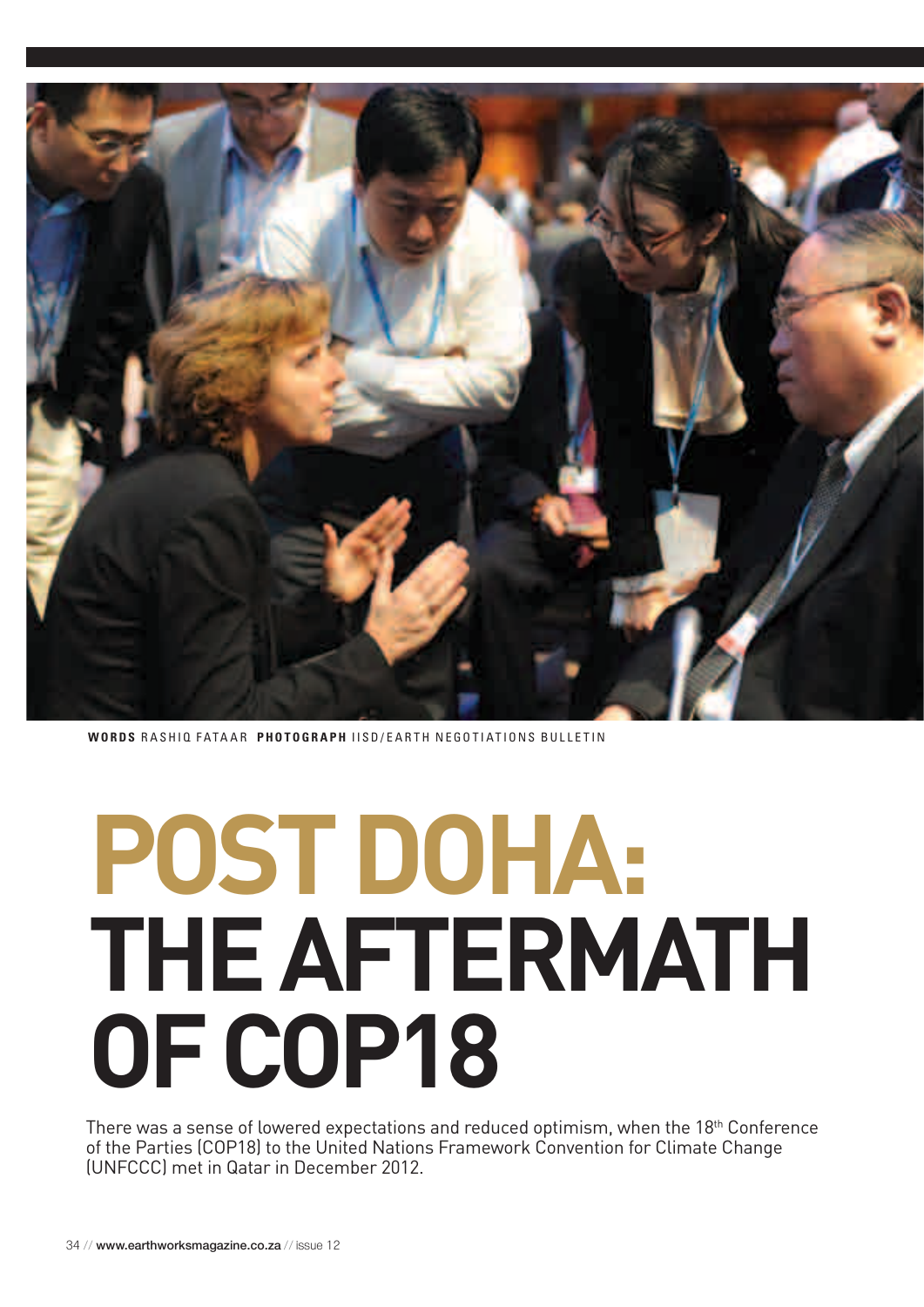erhaps there was a feeling among some observers that convening to negotiate a agreement to curb climate change in a country with the world's highest carbon emissions per capita, and which lacked clear goals observers that convening to negotiate an agreement to curb climate change in a country with the world's highest carbon emissions per capita, and which lacked clear goals to deal with this, was by definition a futile exercise.

In South Africa, it seemed as if the issue of climate change was off the table, since the COP17 circus had moved on to another continent, country and city. Aside from the expected reduction in coverage by local media, our cities seemed less willing to invest in initiatives which address issues of climate change or launch awareness and education campaigns, as they so boldly did just over a year ago.

While talks continued slowly inside the Qatar National Conventional Centre, Typhoon Bopha devastated the southernmost part of the Philippines, with over 1 000 lives lost. With such a great loss of life, and with hundreds of thousands now homeless, an emotional Philippine delegate pleaded for action.

But the follow up to COP17 in Durban - which many environmentalists considered to be disappointing in terms of making meaningful progress - concluded after midnight on 8 December 2012, with more disappointment.

## **The key outcomes reached:**

- The extension of the Kyoto protocol, to cut fossil fuel emissions by industrialised nations, from 2013 to 2020, but it only includes countries responsible for 12% of the total emissions. The United States has never participated, while Canada and Japan have opted out of the second phase.
- An outline for the timetable for negotiating a new binding agreement by 2015.
- A promise by industrialised nations to commit US\$ 100 billion per year to a Green Climate Fund by 2020, to help poorer countries cope with climate change. A few European countries promised US\$ 6 billion in the interim period, but this is not binding.
- The commencement of talks next year to create a mechanism which assesses "loss and damage" suffered by countries due to climate change, which has raised concerns among developed countries with regards to issues of liability.

According to a recent report by the CBC News environmental unit, the end of the Kyoto Protocol's first stage left the world with "58% more greenhouse gases than in 1990, as opposed to the five percent

reduction its signatories sought."

Anna Leindreiter, a climate change policy officer for the World Futures Council, who was present in Doha during the negotiations, doesn't believe any major milestones were achieved. "Doha did nothing to cut emissions that are taking the world to four degrees and more of warming. It offers little in terms of finance to help poor countries cope with climate change."

# **GREEN CLIMATE FUND: IS THE POT LARGE ENOUGH?**

It is unsurprising that, in the face of economic turmoil in Europe and the high levels of debt in the US, support for the Green Climate Fund agreed in 2009 in Copenhagen, was re-iterated without further talks. The funds, currently US\$ 100 billion per annum, are intended to be available by 2020, for use by poorer countries for adaptation and mitigation, due to climate change.

Resilience has been brought into sharp focus in the last few years due to the scale and number of environmental disasters. For the built environment in particular, the concern rests with the ability of cities, systems and infrastructure, to be designed such that it can deal with the stresses of a more volatile environment, and adapt successfully.

Developing country concerns are warranted when they question whether the current level of the Green Climate Fund, promised in eight years time, is sufficient. The regions affected by Hurricane Sandy, have only recently, after much struggle, benefited from US\$ 9.7 billion of a total of package of US\$ 60 billion requested of Congress by President Obama to allow the US National Flood Insurance Program to pay out flood claims.

The US\$ 100 billion fund then appears rather limited, especially for vulnerable and poorer developing countries with limited resources. In the scenario where a series of environmental disasters occur, some countries may only be able to access a largely depleted fund.

### **A LEADERSHIP CRISIS?**

Writing in her personal capacity, Tasneem Essop, the World Wildlife Fund South Africa's international representative for climate change, believes that "none of the crop of the current political leaders feel the moral responsibility to provide leadership to deal with this crisis".

Essop's criticism was not only leveled at rich